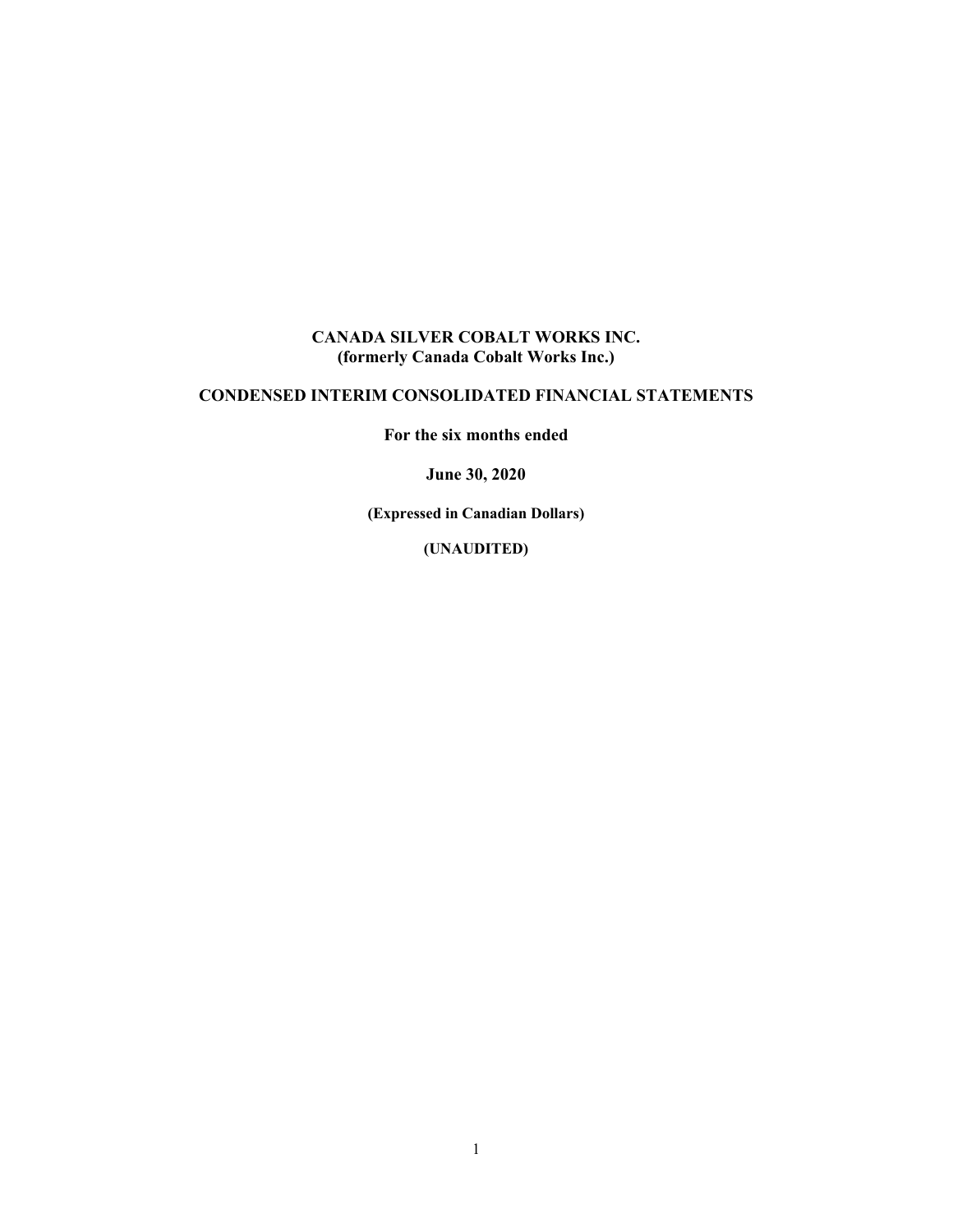#### **CANADA SILVER COBALT WORKS INC. CONDENSED INTERIM CONSOLIDATED FINANCIAL STATEMENTS**

#### **NOTICE TO READER**

#### **Responsibility for Financial Statements**

The accompanying unaudited interim condensed consolidated financial statements of Canada Silver Cobalt Works Inc. for the six months ended June 30, 2020 have been prepared by management in accordance with International Financial Reporting Standards applicable to interim financial statements (see note 2) to the unaudited interim condensed consolidated financial statements). Recognizing that the Company is responsible for both the integrity and objectivity of the unaudited financial statements, management is satisfied that these unaudited interim condensed consolidated financial statements have been fairly presented.

#### **Auditors Involvement**

The external auditors of Canada Silver Cobalt Works Inc. have not audited or performed a review of the unaudited interim condensed consolidated financial statements for the six months ended June 30, 2020.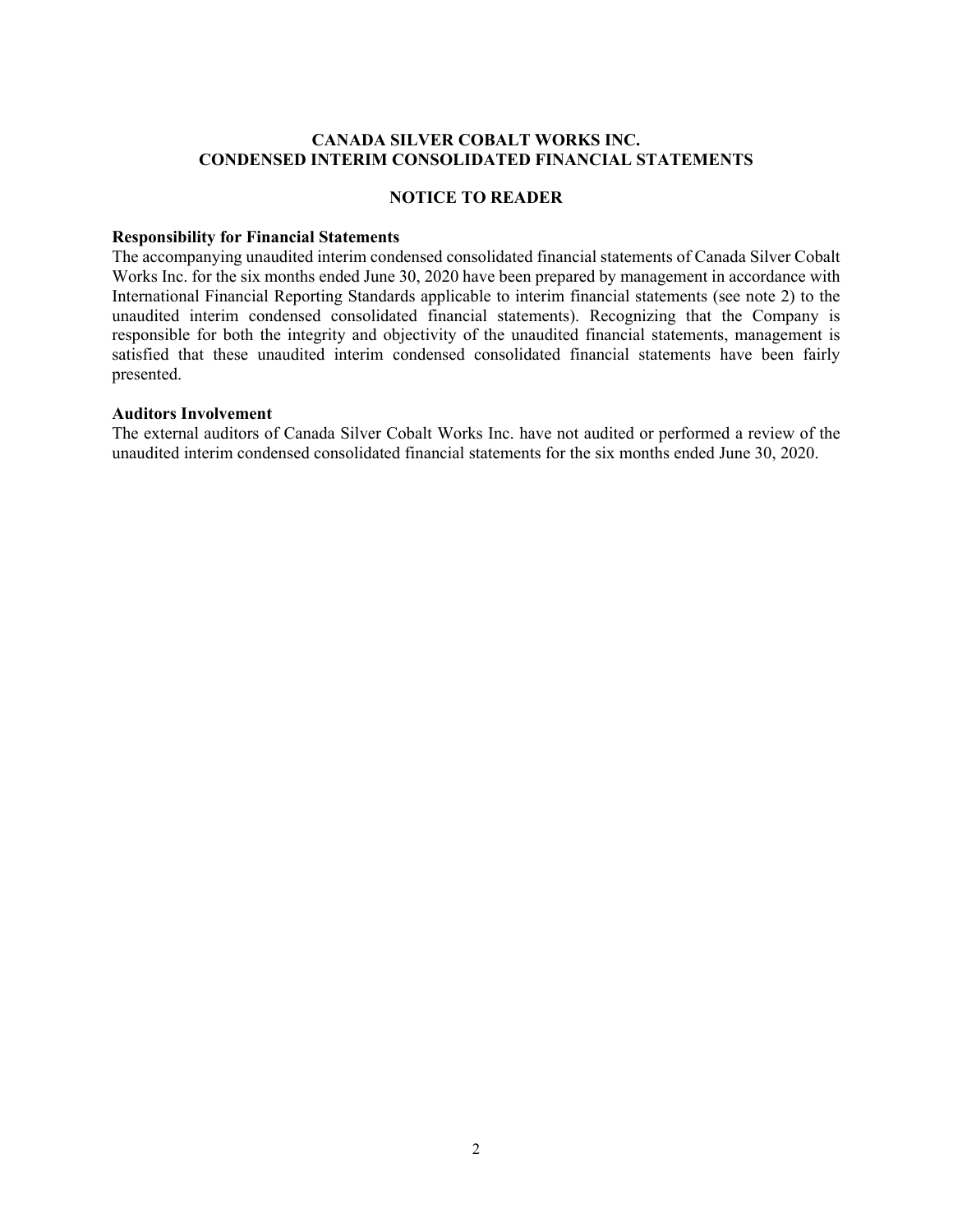### **CANADA SILVER COBALT WORKS INC. (formerly Canada Cobalt Works Inc) Consolidated Statements of Financial Position (Expressed in Canadian Dollars)**

|                                                                                                                                         | <b>June 30,</b>    | December 31,  |
|-----------------------------------------------------------------------------------------------------------------------------------------|--------------------|---------------|
| <b>Assets</b>                                                                                                                           | 2020               | 2019          |
|                                                                                                                                         |                    |               |
| <b>Current assets</b>                                                                                                                   |                    |               |
| Cash                                                                                                                                    | \$<br>1,090,240    | \$<br>685,715 |
| Amounts receivable (Note 4)                                                                                                             | 65,128             | 126,130       |
| <b>Investment in Polymet</b>                                                                                                            | 138,038            |               |
| Prepaid expenses                                                                                                                        |                    | 50,000        |
| <b>Total Current Assets</b>                                                                                                             | 1,293,406          | 861,845       |
| <b>Fixed assets</b>                                                                                                                     |                    |               |
| Equipment (Note 6)                                                                                                                      | 347,925            | 287,337       |
| Vehicles                                                                                                                                | 49,784             |               |
| <b>Total Fixed Assets</b>                                                                                                               | 397,709            | 287,337       |
|                                                                                                                                         |                    |               |
| <b>Total Assets</b>                                                                                                                     | 1,691,115          | 1,149,182     |
| <b>Liabilities</b>                                                                                                                      |                    |               |
| <b>Current liabilities</b>                                                                                                              |                    |               |
| Accounts payable and accrued liabilities (Note 9)                                                                                       | 366,874            | 632,322       |
|                                                                                                                                         |                    |               |
| <b>Total Liabilities</b>                                                                                                                | 366,874            | 632,322       |
| <b>Shareholders' Equity (Deficiency)</b>                                                                                                |                    |               |
| Share capital (Note 7)                                                                                                                  | 32,646,133         | 29,690,079    |
| Reserves (Note 8)                                                                                                                       | 3,902,570          | 3,825,909     |
| <b>Contributed surplus</b>                                                                                                              | 4,586,296          | 4,456,096     |
| <b>Deficit</b>                                                                                                                          | (39, 810, 758)     | (37,455,224)  |
| <b>Total Shareholders' Equity (Deficiency)</b>                                                                                          | 1,324,241          | 516,860       |
|                                                                                                                                         |                    |               |
| <b>Total Liabilities and Shareholders' Equity</b>                                                                                       | \$<br>1,691,115 \$ | 1,149,182     |
| Nature of operations and going concern (Note 1)<br><b>Commitments and Contingencies (Note 12)</b><br><b>Subsequent events (Note 13)</b> |                    |               |
| APPROVED ON BEHALF OF THE BOARD<br>Signed "Frank Basa"                                                                                  |                    |               |
| Signed "Jacques Monette"                                                                                                                |                    |               |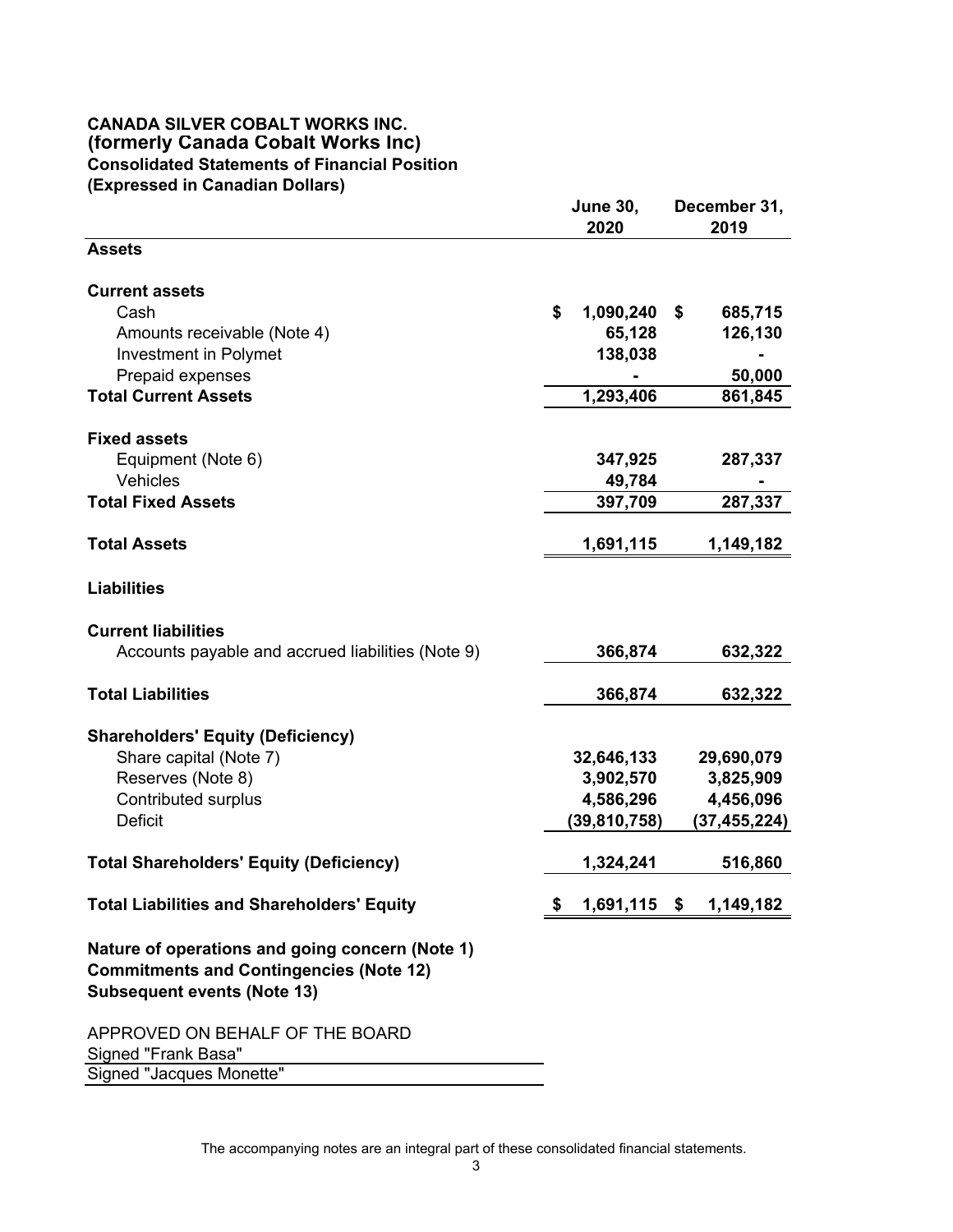# **CANADA SILVER COBALT WORKS INC. (formerly Canada Cobalt Works Inc) Consolidated Statements of Loss and Comprehensive Loss**

**(Expressed in Canadian Dollars)**

|                                                                          | Three months ended |                              |    | Six months ended |    |                 |    |            |
|--------------------------------------------------------------------------|--------------------|------------------------------|----|------------------|----|-----------------|----|------------|
|                                                                          |                    | <b>June 30,</b>              |    |                  |    | <b>June 30,</b> |    |            |
|                                                                          |                    | 2020                         |    | 2019             |    | 2020            |    | 2019       |
| <b>Expenses</b>                                                          |                    |                              |    |                  |    |                 |    |            |
| Exploration and evaluation                                               |                    |                              |    |                  |    |                 |    |            |
| Assays and testing                                                       | \$                 | 15,166                       | \$ | 5,028            | \$ | 92,895          | \$ | 51,164     |
| Depreciation                                                             |                    | 29,110                       |    | 7.883            |    | 47,443          |    | 15,767     |
| Drilling                                                                 |                    | 54,504                       |    | $\overline{a}$   |    | 259,838         |    | 65,445     |
| Equipment                                                                |                    | 65,558                       |    | 87,374           |    | 163,052         |    | 220,130    |
| Facility expenses                                                        |                    | 34,808                       |    | 15,861           |    | 98,878          |    | 110,849    |
| Feasibility and scooping study                                           |                    | 998                          |    | 13,112           |    | 998             |    | 106,530    |
| Geology and geophysics                                                   |                    | 78,622                       |    | 152,529          |    | 176,148         |    | 176,024    |
| Labour                                                                   |                    | 59,157                       |    | 43,875           |    | 164,815         |    | 112,450    |
| Project management and engineering                                       |                    | 163,409                      |    | 42,634           |    | 421,942         |    | 103,926    |
| Taxes, permits and licensing                                             |                    | (15, 258)                    |    | 4,687            |    | (8, 242)        |    | 12,241     |
| Travel                                                                   |                    |                              |    |                  |    | 343             |    |            |
|                                                                          |                    | 486,074                      |    | 372,983          |    | 1,418,110       |    | 974,526    |
| Corporate                                                                |                    |                              |    |                  |    |                 |    |            |
| Administrative and general expenses                                      |                    | 16,580                       |    | 19,430           |    | 33,999          |    | 39,951     |
| Advertising and promotion                                                |                    | 119,465                      |    | 885              |    | 138,096         |    | 62,218     |
| <b>Professional fees</b>                                                 |                    | 255,987                      |    | 116,487          |    | 600,574         |    | 239,944    |
| Filing costs and shareholders' information                               |                    | 28,999                       |    | 31,854           |    | 110,879         |    | 75,071     |
| Travel                                                                   |                    | 957                          |    | 6,589            |    | 20,460          |    | 23,021     |
|                                                                          |                    | 421,988                      |    | 175,245          |    | 904,008         |    | 440,205    |
| Other items                                                              |                    |                              |    |                  |    |                 |    |            |
| Sales of RE-20X process                                                  |                    |                              |    | (176, 991)       |    | (73, 748)       |    | (176, 991) |
| Premium on Flow Through shares                                           |                    |                              |    |                  |    | (160,000)       |    |            |
| Other income                                                             |                    |                              |    |                  |    | (6,000)         |    |            |
| Recovery of A/R W/O                                                      |                    | (122, 881)                   |    |                  |    | (263, 621)      |    |            |
| Interest and penalties                                                   |                    |                              |    |                  |    | 1,800           |    | 10,253     |
| Tamiskaming Testing Laboratories expenss                                 |                    | 94,249                       |    |                  |    | 94,249          |    |            |
| <b>GST-HST Adjustments</b>                                               |                    | 7,539                        |    |                  |    | 7,539           |    |            |
| <b>Stock Option Compensation</b>                                         |                    | $\qquad \qquad \blacksquare$ |    |                  |    | 433,195         |    |            |
|                                                                          |                    | (21, 093)                    |    | (176, 991)       |    | 33,414          |    | (166, 738) |
| <b>Total Expenses</b>                                                    |                    | 886,969                      |    | 371,237          |    | 2,355,532       |    | 1,247,993  |
|                                                                          |                    |                              |    |                  |    |                 |    |            |
| Net and comprehensive loss for the year                                  |                    | 886,969                      | S  | 371,237          |    | \$2,355,532     | S  | 1,247,993  |
| Net loss per share - basic and fully diluted                             | \$                 | 0.01                         | \$ | 0.00             | \$ | 0.03            | \$ | 0.02       |
| Weighted average number of shares outstanding<br>basic and fully diluted |                    | 93,785,840                   |    | 78,148,038       |    | 90,781,031      |    | 76,532,045 |
|                                                                          |                    |                              |    |                  |    |                 |    |            |

The accompanying notes are an integral part of these consolidated financial statements.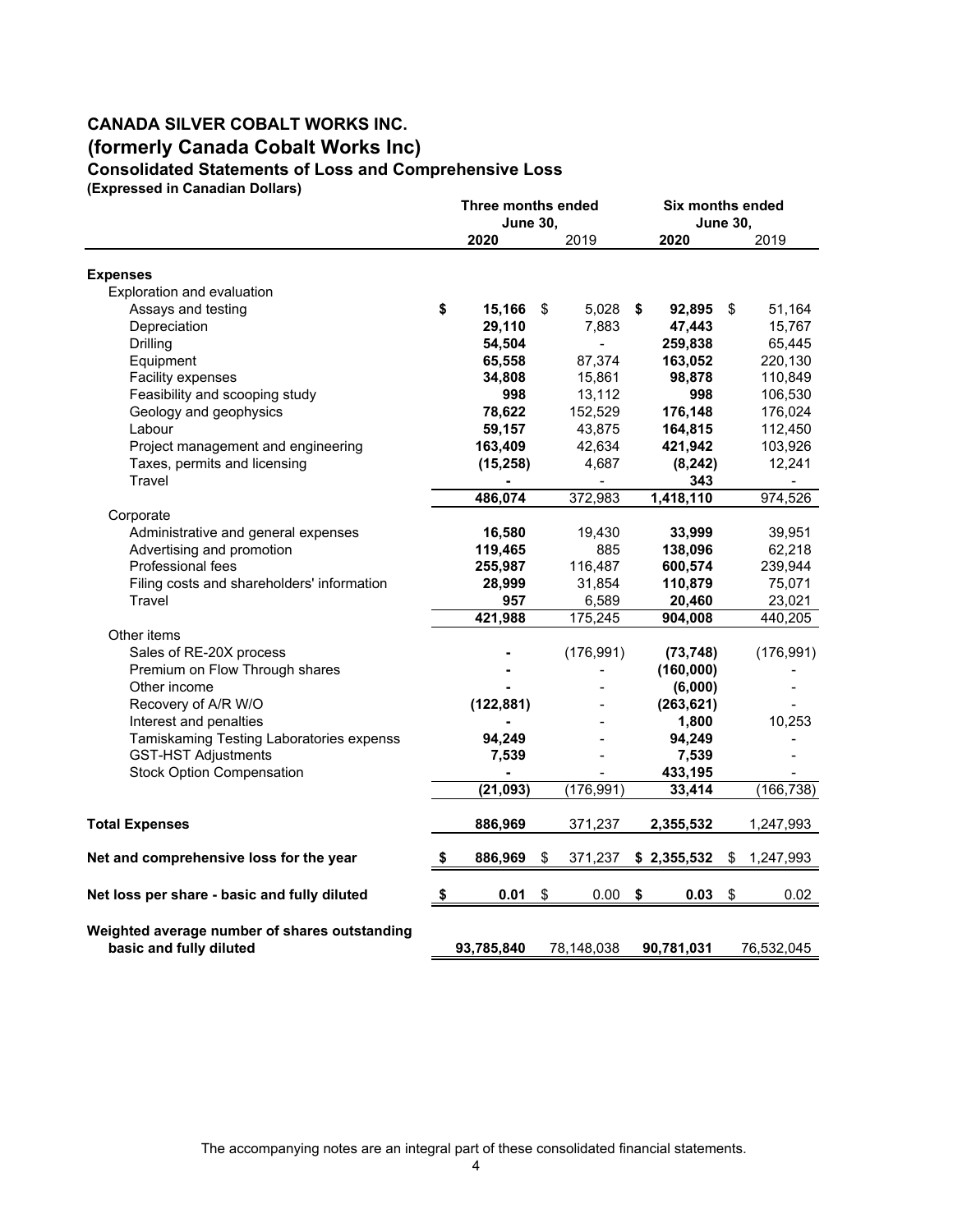# **CANADA SILVER COBALT WORKS INC. (formerly Canada Cobalt Works Inc) Consolidated Statements of Changes in Equity**

**(Expressed in Canadian Dollars)** 

|                                  | <b>Share</b><br>Capital | <b>Warrants</b><br>and Options | Contributed<br><b>Surplus</b> |    | <b>Deficit</b>    |                                  | <b>Total Equity</b><br>(Deficiency) |
|----------------------------------|-------------------------|--------------------------------|-------------------------------|----|-------------------|----------------------------------|-------------------------------------|
| <b>Balance December 31, 2018</b> | \$<br>24,924,775        | \$3,309,944                    | \$4,032,972                   | S  | $(32,534,700)$ \$ |                                  | (267,009)                           |
| Exercise of warrants - Cash      | 917,865                 |                                |                               |    |                   |                                  | 917,865                             |
| Exercise of warrants - BV        | 231,658                 | (231, 658)                     |                               |    |                   |                                  |                                     |
| Warrants expired                 |                         | (163, 178)                     | 163,178                       |    |                   |                                  |                                     |
| Exercise of options - Cash       | 199,000                 |                                |                               |    |                   |                                  | 199,000                             |
| Exercise of options - BV         | 219,050                 | (219,050)                      |                               |    |                   |                                  |                                     |
| Issued for property              | 70,000                  |                                |                               |    |                   |                                  | 70,000                              |
| Net loss for the period          |                         |                                |                               |    | (1, 334, 343)     |                                  | (1, 334, 343)                       |
| <b>Balance, June 30, 2019</b>    | 26,562,348              | 2,696,058                      | 4,196,150                     |    | (33,869,043)      |                                  | (414, 487)                          |
| Private placements               | 2,446,089               | 488,411                        |                               |    |                   |                                  | 2,934,500                           |
| Premium on FT shares             | (160,000)               |                                |                               |    |                   |                                  | (160,000)                           |
| Exercise of warrants - Cash      | 353,083                 |                                |                               |    |                   |                                  | 353,083                             |
| Exercise of warrants - BV        | 66,400                  | (66, 400)                      |                               |    |                   |                                  |                                     |
| Warrants expired                 |                         | (259, 946)                     | 259,946                       |    |                   |                                  |                                     |
| Exercise of options - Cash       | 223,600                 |                                |                               |    |                   |                                  | 223,600                             |
| Exercise of options - BV         | 266,390                 | (266, 390)                     |                               |    |                   |                                  |                                     |
| Options granted                  |                         | 1,212,370                      |                               |    |                   |                                  | 1,212,370                           |
| Share Issue costs                | (67, 831)               | (165)                          |                               |    |                   |                                  | (67, 996)                           |
| <b>Compensation warrants</b>     |                         | 21,971                         |                               |    |                   |                                  | 21,971                              |
| Net loss for the period          |                         |                                |                               |    | (3,586,183)       |                                  | (3,586,183)                         |
| Balance December 31, 2019        | 29,690,079              | 3,825,909                      | 4,456,096                     |    | (37, 455, 226)    |                                  | 516,858                             |
| Private placements               | 1,006,000               | 194,000                        |                               |    |                   |                                  | 1,200,000                           |
| Premium on FT shares             |                         |                                |                               |    |                   |                                  |                                     |
| Exercise of warrants - Cash      | 1,533,720               |                                |                               |    |                   |                                  | 1,533,720                           |
| Exercise of warrants - BV        | 331,754                 | (331, 754)                     |                               |    |                   |                                  |                                     |
| Warrants expired                 |                         |                                |                               |    |                   |                                  |                                     |
| Exercise of options - Cash       | 97,500                  |                                |                               |    |                   |                                  | 97,500                              |
| Exercise of options - BV         | 97,650                  | (97, 650)                      |                               |    |                   |                                  |                                     |
| Options expired                  |                         | (130, 200)                     | 130,200                       |    |                   |                                  |                                     |
| Options granted                  |                         | 433,196                        |                               |    |                   |                                  | 433,196                             |
| Share Issue costs                | (110, 570)              | (21, 323)                      |                               |    |                   |                                  | (131, 893)                          |
| <b>Compensation warrants</b>     |                         | 30,393                         |                               |    |                   |                                  | 30,393                              |
| Issued for property              |                         |                                |                               |    |                   |                                  |                                     |
| Net loss for the period          |                         |                                |                               |    | (2,355,532)       |                                  | (2,355,532)                         |
| Balance, June 30, 2020           | \$<br>32,646,133        | \$3,902,571                    | \$4,586,296                   | \$ | (39, 810, 758)    | $\overline{\boldsymbol{\theta}}$ | 1,324,242                           |

The accompanying notes are an integral part of these consolidated financial statements.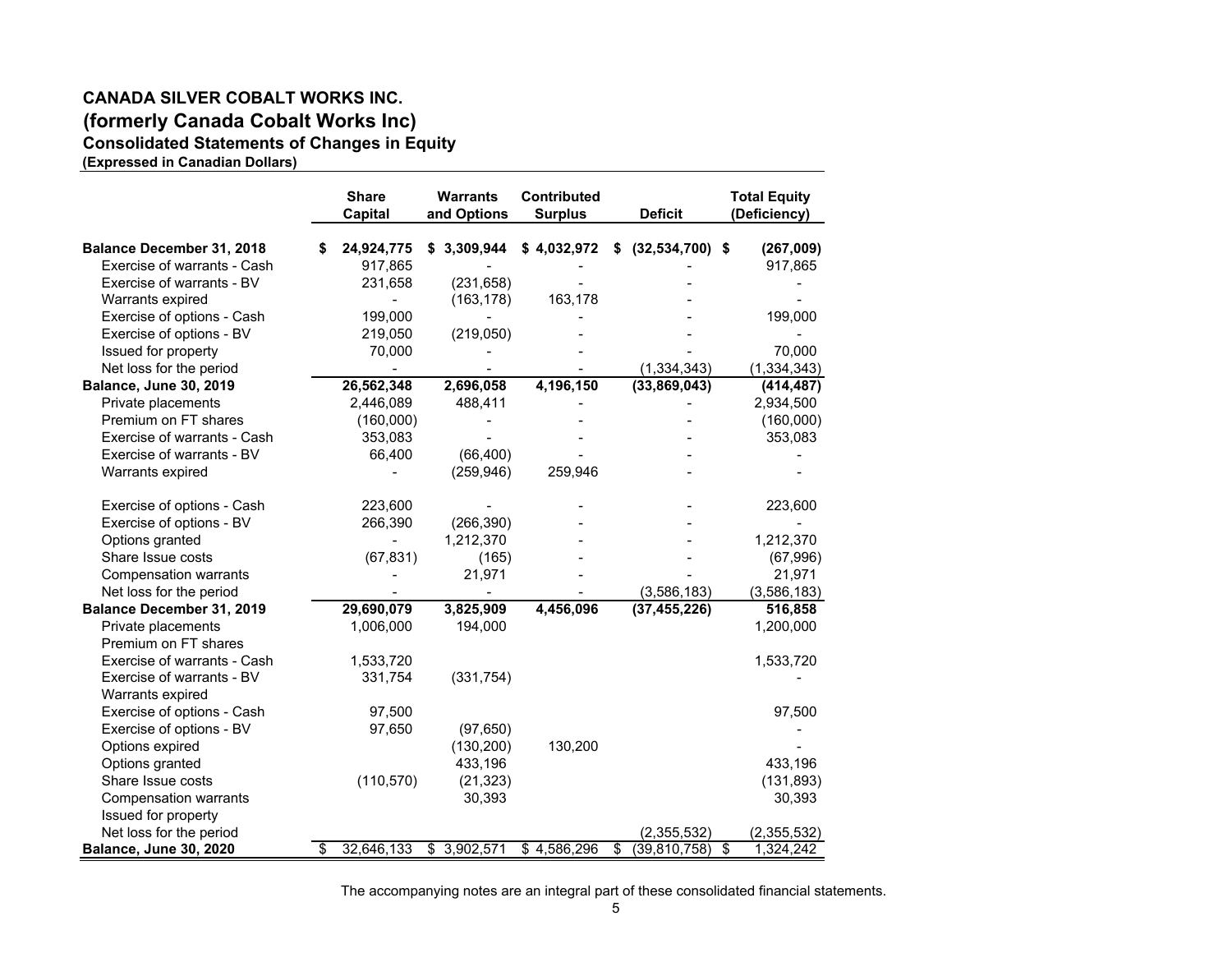## **CANADA COBALT WORKS INC. (formerly Canada Cobalt Works Inc) Consolidated Statements of Cash Flows**

**(Expressed in Canadian Dollars)** 

| For the six months ended June 30,            | 2020                                 | 2019          |
|----------------------------------------------|--------------------------------------|---------------|
| Cash provided by (used in):                  |                                      |               |
| <b>Operating activities</b>                  |                                      |               |
| Net loss for the Period                      | \$<br>$(2,355,532)$ \$ $(1,334,343)$ |               |
| Items not involving cash                     |                                      |               |
| Stock option compensation                    | 433,195                              |               |
| Depresiation                                 | 47,443                               | 15,767        |
| Changes in non-cash working capital items    |                                      |               |
| Amounts receivable                           | 61,002                               | 90,055        |
| Prepaid expenses                             | 50,000                               |               |
| Accounts payable and accrued liabilities     | (265, 600)                           | (118, 520)    |
| Net cash flows from operating activities     | (2,029,492)                          | (1, 347, 041) |
| <b>Financing activities</b>                  |                                      |               |
| Issuance of common shares and warrants (net] | 1,098,500                            |               |
| Exercise of warrants                         | 1,533,720                            | 917,865       |
| Exercise of options                          | 97,650                               | 199,000       |
| Net cash flows from financing activities     | 2,729,870                            | 1,116,865     |
| <b>Investing activities</b>                  |                                      |               |
| Investment in Polymet                        | (138, 038)                           |               |
| Purchase of vehicles                         | (58, 569)                            |               |
| Purchase of equipment                        | (99, 246)                            |               |
| Net cash flow from investing activities      | (295, 853)                           |               |
| Increase in cash                             | 404,525                              | (230, 176)    |
| Cash, beginning of year                      | 685,715                              | 446,897       |
| Cash, end of period                          | 1,090,240<br>\$                      | 216,721       |

The accompanying notes are an integral part of these consolidated financial statements.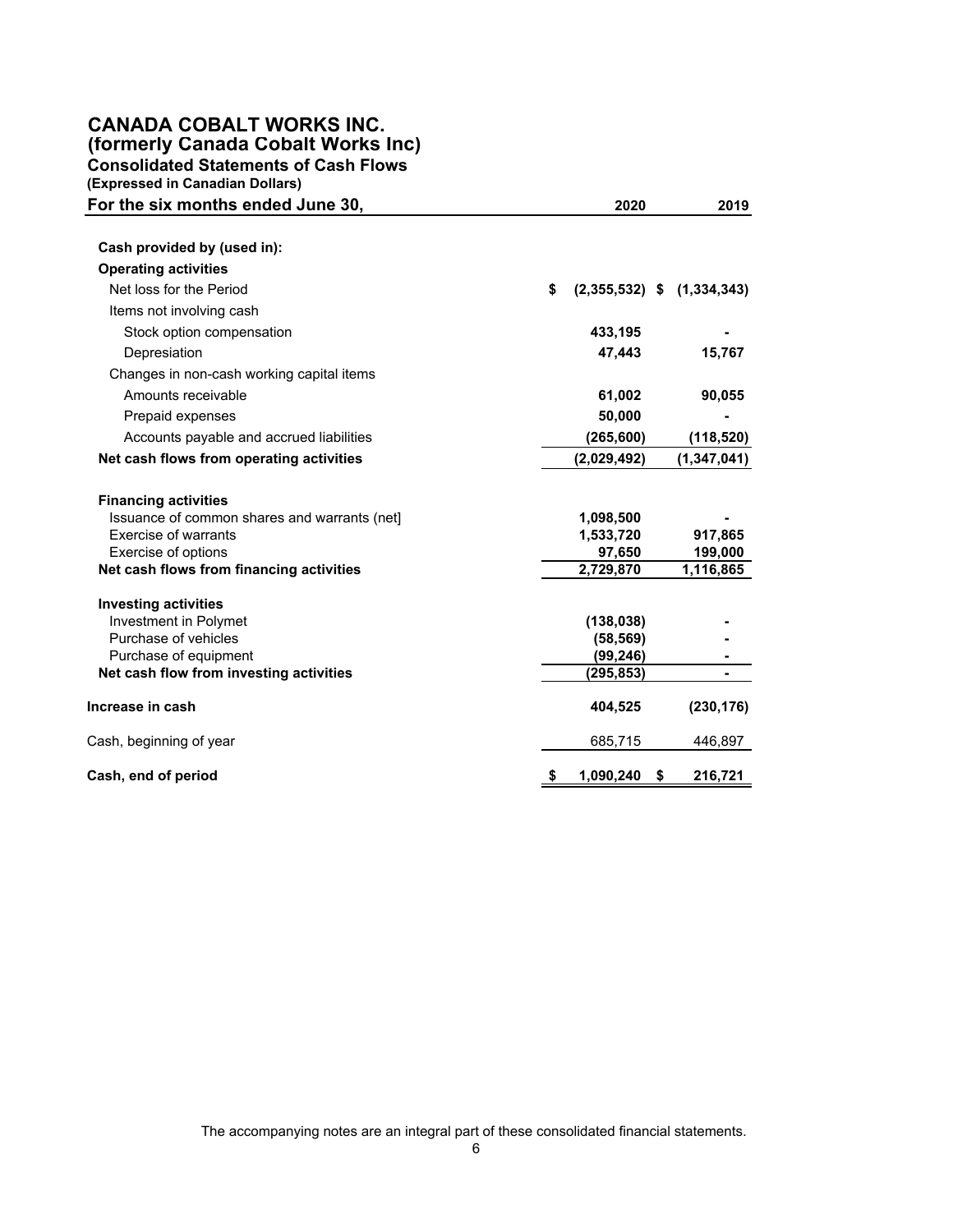# **1. NATURE OF BUSINESS AND GOING CONCERN**

## **Nature of business**

Canada Silver Cobalt Works Inc. ("CCM" or the "Company") was incorporated on April 29, 2005 pursuant to the Canada Business Corporations Act. The address of the Company's head office is 3028 Quadra Court, Coquitlam, BC V3B 5X6. Cobalt's principal business activities are the acquisition, evaluation, exploration and development of mineral properties. To date, the Company has not realized any revenues from its properties.

These consolidated financial statements were approved by the Board of Directors on August 24, 2020.

Although the Company has taken steps to verify title to the properties on which it is conducting exploration and evaluation activities, and in which it has an interest, in accordance with industry standards for the current stage of exploration of such properties, these procedures do not guarantee the Company's title. Property title may be subject to unregistered prior agreements, government licensing requirements or regulations, social licensing requirements, non-compliance with regulatory and environmental requirements and aboriginal land claims.

# **Going concern**

As at June 30, 2020, the Company had not yet achieved profitable operations, had a working capital deficit, had accumulated losses and expects to incur future losses in the development of its business. These items represent material uncertainties which cast significant doubt about the ability of the Company to continue as a going concern. The Company is in the process of exploring its properties and has not yet determined whether these properties contain economically recoverable reserves. The continued operations of the Company are dependent upon the discovery of economically recoverable reserves, the ability of the Company to obtain the financing to complete the necessary exploration and development of such property and upon attaining future profitable production or proceeds from disposition of the properties. Management is actively pursuing additional sources of financing, and while it has been successful in doing so in the past, there can be no assurance it will be able to do so in the future.

These consolidated financial statements have been prepared on a going concern basis and do not reflect the adjustments to the carrying values of assets and liabilities and the reported expenses and statement of financial position classifications that would be necessary if the Company were unable to realize its assets and settle its liabilities as a going concern in the normal course of operations. Such adjustments could be material.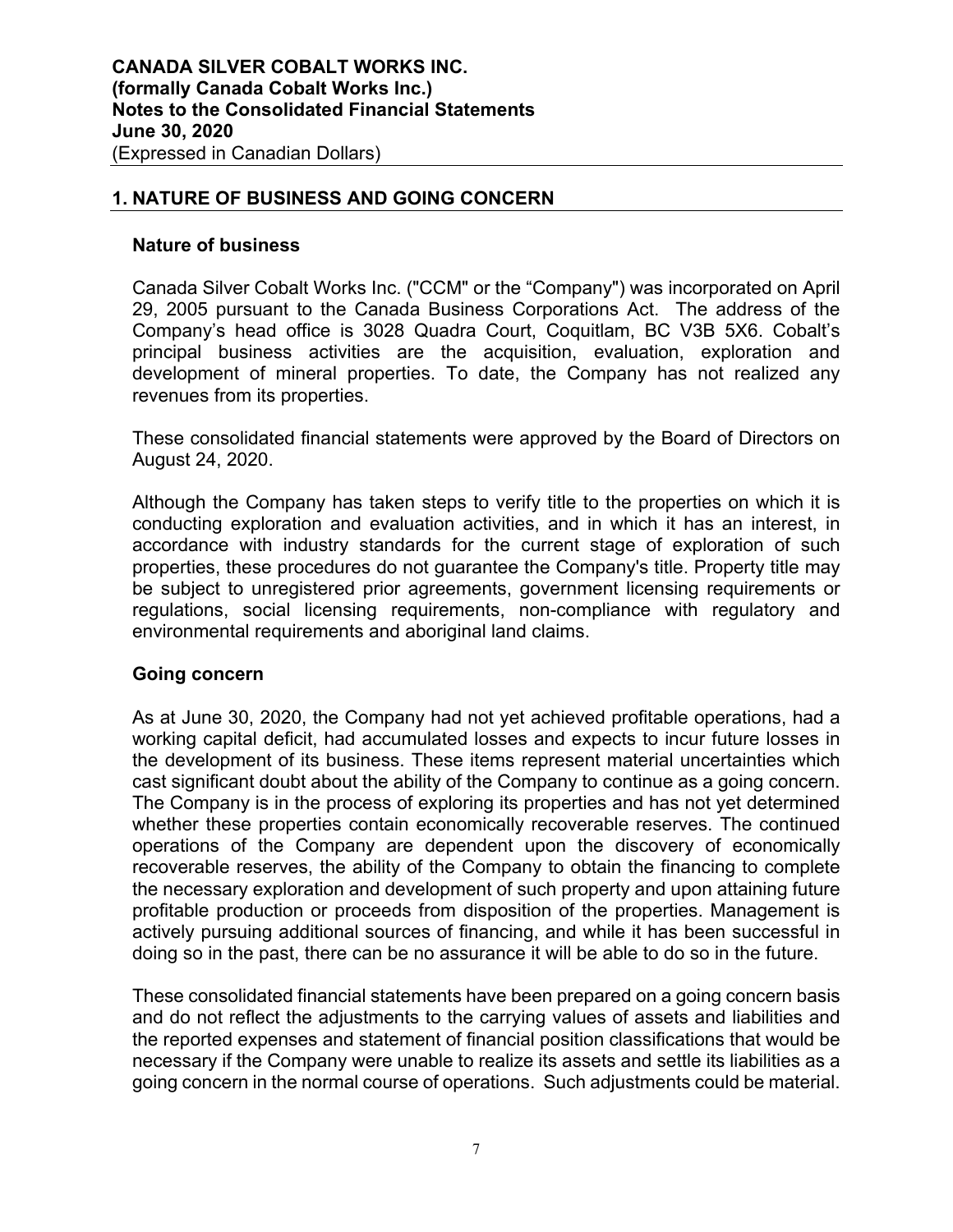# **2. BASIS OF PRESENTATION AND STATEMENT OF COMPLIANCE**

## **Statement of Compliance**

The Company prepares its financial statements in accordance with Canadian generally accepted accounting principles as set out in the Handbook of the Canadian Institute of Chartered Accountants ("CICA Handbook"), which incorporates International Financial Reporting Standards ("IFRS"), as issued by the International Accounting Standards Board ("IASB") and interpretations of the International Financial Reporting Interpretations Committee ("IFRIC"). Accordingly, these condensed interim financial statements have been prepared in accordance with IFRS applicable to the preparation of interim financial statements, including IAS 34, as required by National Instrument 52-107 sec. 3.2(1)(b)(ii).

# **Basis of presentation and Functional currency**

These consolidated financial statements have been prepared on the historical cost basis except for certain financial instruments that have been measured at fair value. The presentation and functional currency of the Company and its subsidiaries is the Canadian dollar.

# **Significant accounting estimates and judgments**

The preparation of these consolidated financial statements requires management to make judgments and estimates that affect the reported amounts of assets and liabilities at the date of the financial statements and reported amounts of expenses during the reporting period. Actual outcomes could differ from these judgments and estimates. The consolidated financial statements include judgments and estimates which, by their nature, are uncertain. The impacts of such judgments and estimates are pervasive throughout the consolidated financial statements and may require accounting adjustments based on future occurrences. Revisions to accounting estimates are recognized in the period in which the estimate is revised and in future periods when the revision affects both current and future periods.

In the process of applying the Company's accounting policies, management has made the same judgments, estimates, and assumptions which were set out in the Company's audited financial statements for the year ended December 31, 2019.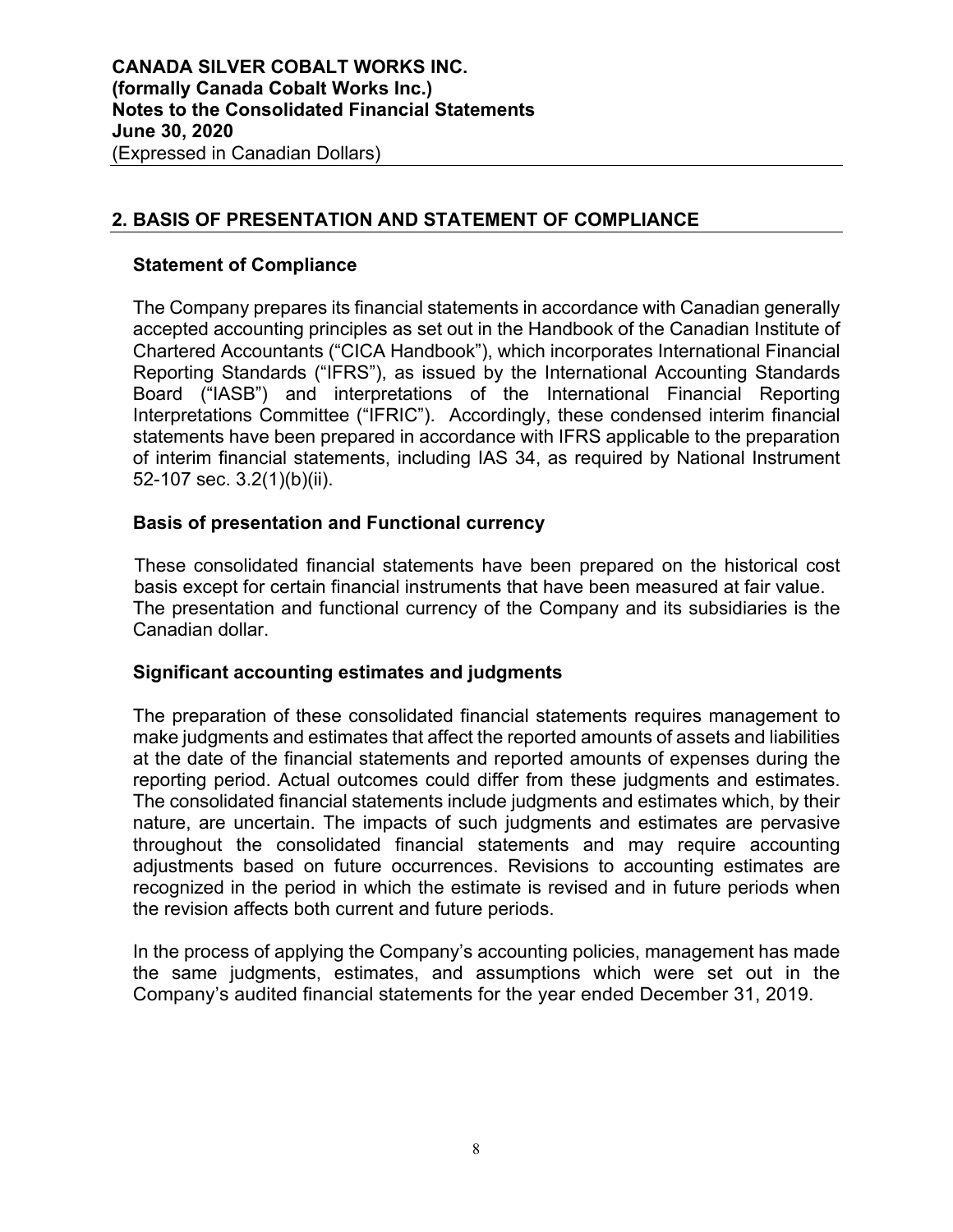# **3. SIGNIFICANT ACCOUNTING POLICIES**

The accounting policies set out in the Company's audited financial statements for the year ended December 31, 2019 have been applied consistently to these interim condensed consolidated financial statements.

# **4. AMOUNTS RECEIVABLE**

The Company's amounts receivable are comprised of the following;

|                 | <b>June 30,</b> |  | December 31, |  |
|-----------------|-----------------|--|--------------|--|
|                 | 2020            |  | 2019         |  |
| Commodity taxes | 65.128          |  | 126,130      |  |

During the years ended December 31, 2019 and 2018 the Company recorded an impairment loss of \$1,057,068 on amounts owing from Granada Gold Mines Inc, a related party with which there are three common directors. During the six months ended June 30, 2020 \$263,621 of this amount was recovered.

# **5**. **EXPLORATION AND EVALUATION PROJECTS**

# **Castle Silver Mine Project, Ontario**

CCW holds a 100% interest in certain claims and parcels located in the Haultain and Nicol townships of Ontario. The property is subject to a sliding scale royalty on silver production which will start from 3% when the price of silver is US\$15 or lower per troy ounce and up to 5% when the price of silver is greater than US\$30 per troy ounce and a 5% gross overriding royalty on the sale of products derived from the property with a minimum annual payment of \$15,000 in the form of royalties on all future production from the property and a 1% NSR.

# **Beaver Property, Ontario**

The Company holds a 100% interest in the Beaver and Violet cobalt and silver properties located in the township of Coleman, in northern Ontario, which are subject to a 3% NSR royalty. Each 1% can be purchased for \$1,500,000.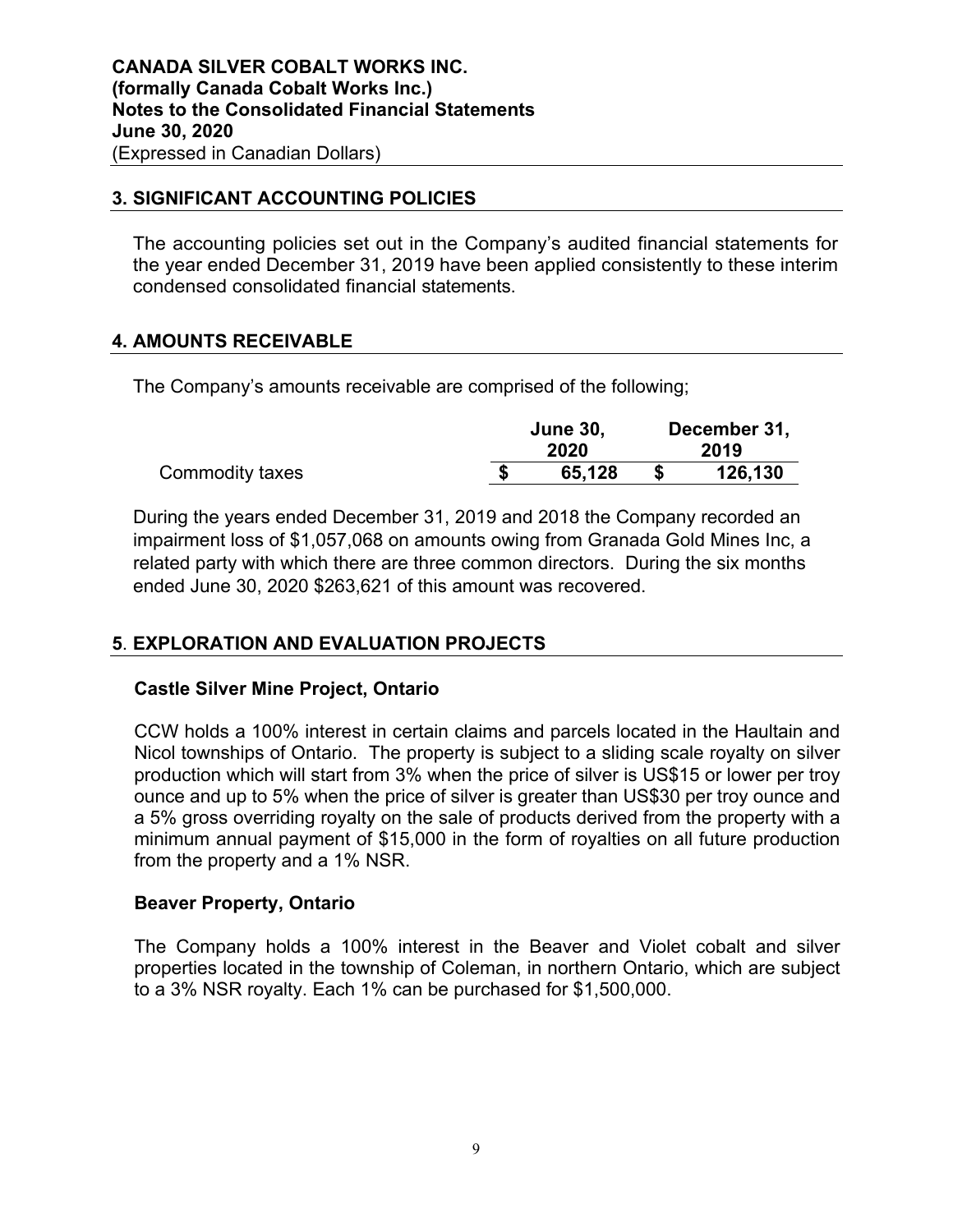## **6. EQUIPMENT**

|                              | <b>Balance</b><br>January 1,<br>2020   | June 30, 2020<br>Additions<br>(Disposals)<br>(Write-down)            | <b>Balance</b><br><b>June 30,</b><br>2020 | Accumulated<br>Amortization |
|------------------------------|----------------------------------------|----------------------------------------------------------------------|-------------------------------------------|-----------------------------|
| <b>Vehicles</b><br>Equipment | \$<br>287,337                          | \$58,569<br>99,246                                                   | \$58,569<br>386,583                       | \$8,785<br>38,658           |
|                              | \$287,337                              | \$157,815                                                            | \$445,152                                 | \$47,444                    |
|                              | <b>Balance</b><br>December 31,<br>2018 | December 31, 2019<br><b>Additions</b><br>(Disposals)<br>(Write-down) | <b>Balance</b><br>December 31,<br>2019    | Accumulated<br>Amortization |
| Equipment                    | \$157,671                              | \$201,500                                                            | \$359,171                                 | \$71,834                    |

## **7. SHARE CAPITAL**

### **Authorized**

Unlimited number of common shares without par value Unlimited number of preferred shares issuable in series

#### **Issued**

Common

|                             | 2020          |               | 2019       |              |  |
|-----------------------------|---------------|---------------|------------|--------------|--|
|                             | <b>Number</b> |               | Number     |              |  |
|                             | of Shares     | <b>Amount</b> | of Shares  | Amount       |  |
|                             |               |               |            |              |  |
| Balance, beginning of year  | 90,357,798    | \$29,690,079  | 75,032,647 | \$24,924,775 |  |
| Private placements          | 2,000,000     | 1,006,000     | 8,045,238  | 2,446,089    |  |
| Premium on FT shares        |               |               |            | (160,000)    |  |
| Exercise of warrants - Cash | 3,038,690     | 1,533,720     | 5,647,913  | 1,270,948    |  |
| Exercise of warrants - BV   |               | 331,754       |            | 298,058      |  |
| Exercise of options - Cash  | 410,000       | 97,500        | 1,432,000  | 422,600      |  |
| Exercise of options - BV    |               | 97,650        |            | 485.440      |  |
| Share issue costs           |               | (110, 570)    |            | (67, 831)    |  |
| Issued for property         |               |               | 200,000    | 70,000       |  |
| Balance, end of period      | 95,806,488    | \$32,646,133  | 90,357,798 | \$29,690,079 |  |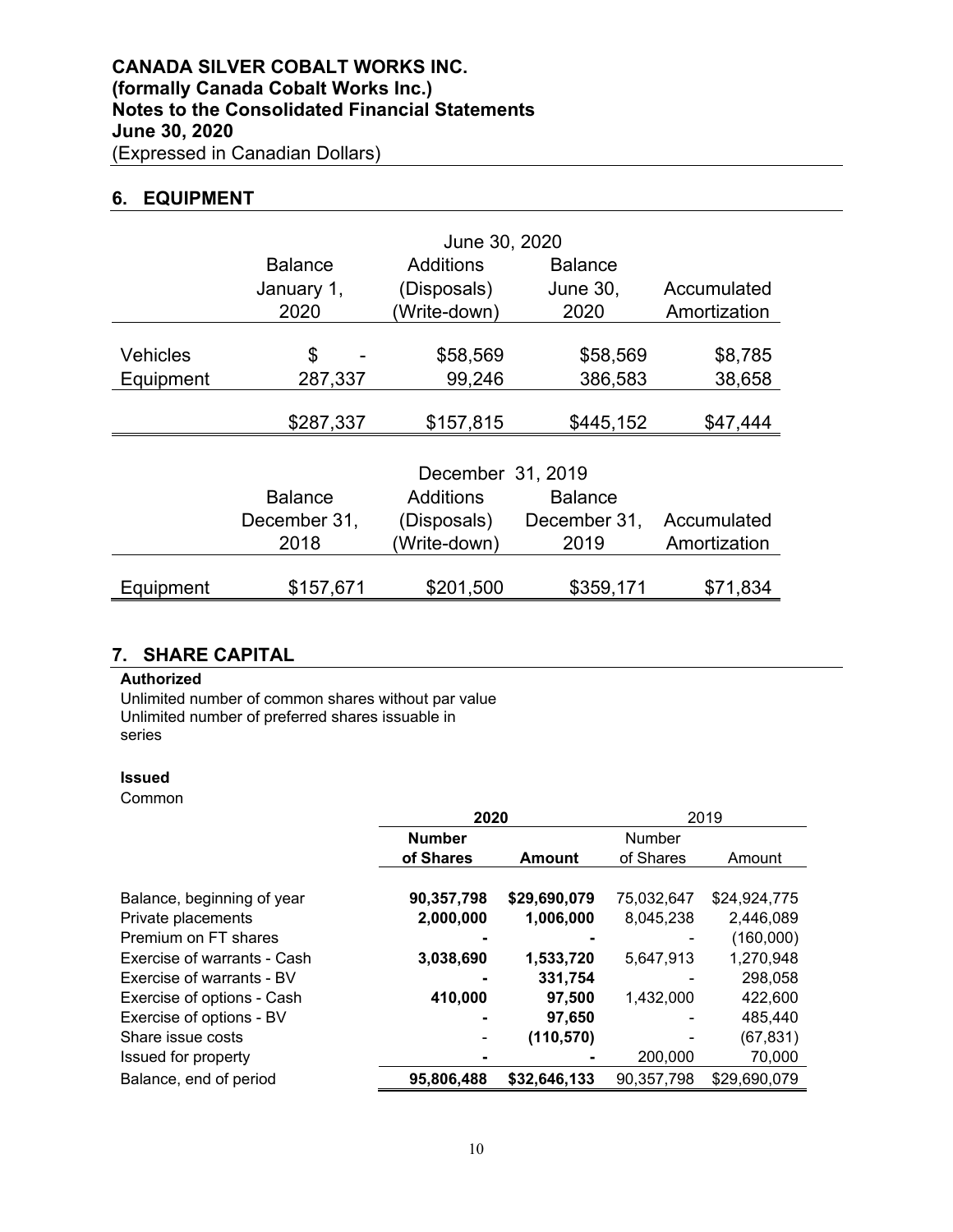# **7. SHARE CAPITAL (Continued)**

On September 6, 2019, the Company closed a private placement offering, raising gross proceeds of \$423,000. The Company issued 1,410,000 units at a price of \$0.30 per unit. Each unit comprises one common share and one share purchase warrant. Each warrant will entitle the holder thereof to purchase one additional common share of the Company at an exercise price of \$0.50 per share for a period of 2 years.

The 1,410,000 warrants issued in connection to the private placements listed above have been recorded at an estimated value of \$107,000 based on a proportional method based on the Black Scholes option pricing model, using the following assumptions: share price of \$0.22, an average exercise price of \$0.50, risk free interest rate of 1.49%, expected life of warrants of 2 years, expected volatility rate of 100% (based on the Company's historical volatility for 2 years up to the issuance date) and expected dividend rate of 0%.

On September 23, 2019' the Company closed a private placement offering, raising gross proceeds of \$304,907. The Company issued 1,016,667 units at a price of \$0.30 per unit. Each unit comprises one common share and one share purchase warrant. Each warrant will entitle the holder thereof to purchase one additional common share of the Company at an exercise price of \$0.50 per share for a period of 2 years.

The 1,016,667 warrants issued in connection to the private placements listed above have been recorded at an estimated value of \$76,000 based on a proportional method based on the Black Scholes option pricing model, using the following assumptions: share price of \$0.23, an average exercise price of \$0.50, risk free interest rate of 1.57%, expected life of warrants of 2 years, expected volatility rate of 99% (based on the Company's historical volatility for 2 years up to the issuance date) and expected dividend rate of 0%.

On November 14, 2019 the Company closed a private placement offering, raising gross proceeds of \$1,406,500. The Company issued 4,018,571 units at a price of \$0.35 per unit. Each unit comprises one common share and one share purchase warrant. Each warrant will entitle the holder thereof to purchase one additional common share of the Company at an exercise price of \$0.55 per share for a period of 2 years. The Company's related parties have purchased a total of 204,286 units for aggregate proceeds of \$71,500

The 4,018,571 warrants issued in connection to the private placements listed above have been recorded at an estimated value of \$305,411 based on a proportional method based on the Black Scholes option pricing model, using the following assumptions: share price of \$0.27, an average exercise price of \$0.55, risk free interest rate of 1.50%, expected life of warrants of 2 years, expected volatility rate of 85% (based on the Company's historical volatility for 2 years up to the issuance date) and expected dividend rate of 0%.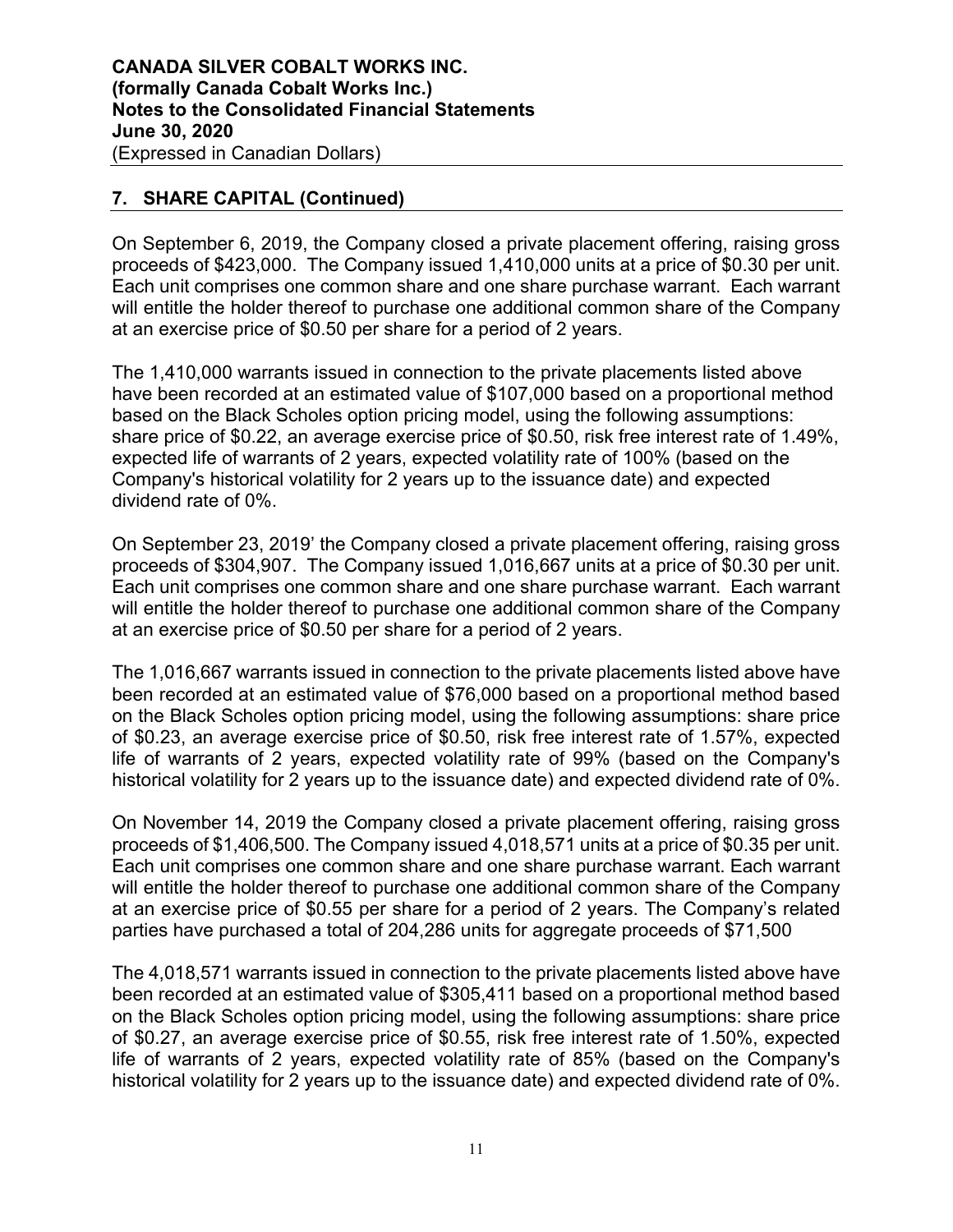# **7. SHARE CAPITAL (Continued)**

On December 4, 2019, the Company closed a non-brokered flow-through ("FT") private placement with strategic investors, raising gross proceeds of \$800,000. The Company issued 1,600,000 FT shares at \$0.50 per share. Finder's fees were paid in connection with the private placement in the amount of \$45,500 in cash and 91,000 finder warrants. Each finder warrant is exercisable at \$0.50 per share for two years from closing. The Company's related parties have purchased a total of 100,000 FT shares for aggregate proceeds of \$50,000.

The 91,000 finder warrants issued in connection to the FT shares listed above have been recorded at an estimated value of \$21,878 based on a proportional method based on the Black Scholes option pricing model, using the following assumptions: share price of \$0.40, an average exercise price of \$0.50, risk free interest rate of 1.50%, expected life of warrants of 5 years, expected volatility rate of 80% (based on the Company's historical volatility for 5 years up to the issuance date) and expected dividend rate of 0%.

On June 15, 2020, the Company closed a flow-through private placement with strategic investors, raising gross proceeds of \$1.2 million by issuing 2,000,000 units at \$0.60 per flow-through unit. Each FT Unit comprises one flow-through common share of the Company and one half of one share purchase warrant. Each whole warrant will entitle the holder thereof to purchase one additional common share of the Company at an exercise price of \$0.70 per share, for a period of two years from closing. In connection with the FT private placement the Company paid finder fees in the amount of \$94,000 and issued 156,665 finder warrants. The finder's warrants are on the same terms as the financing warrants and have been recorded at an estimated value of \$30,393 based on a proportional method based on the Black Scholes option pricing model, using the following assumptions: share price of \$0.50, an average exercise price of \$0.70, risk free interest rate of 0.2.9%, expected life of warrants of 2 years, expected volatility rate of 89% and expected dividend rate of 0%.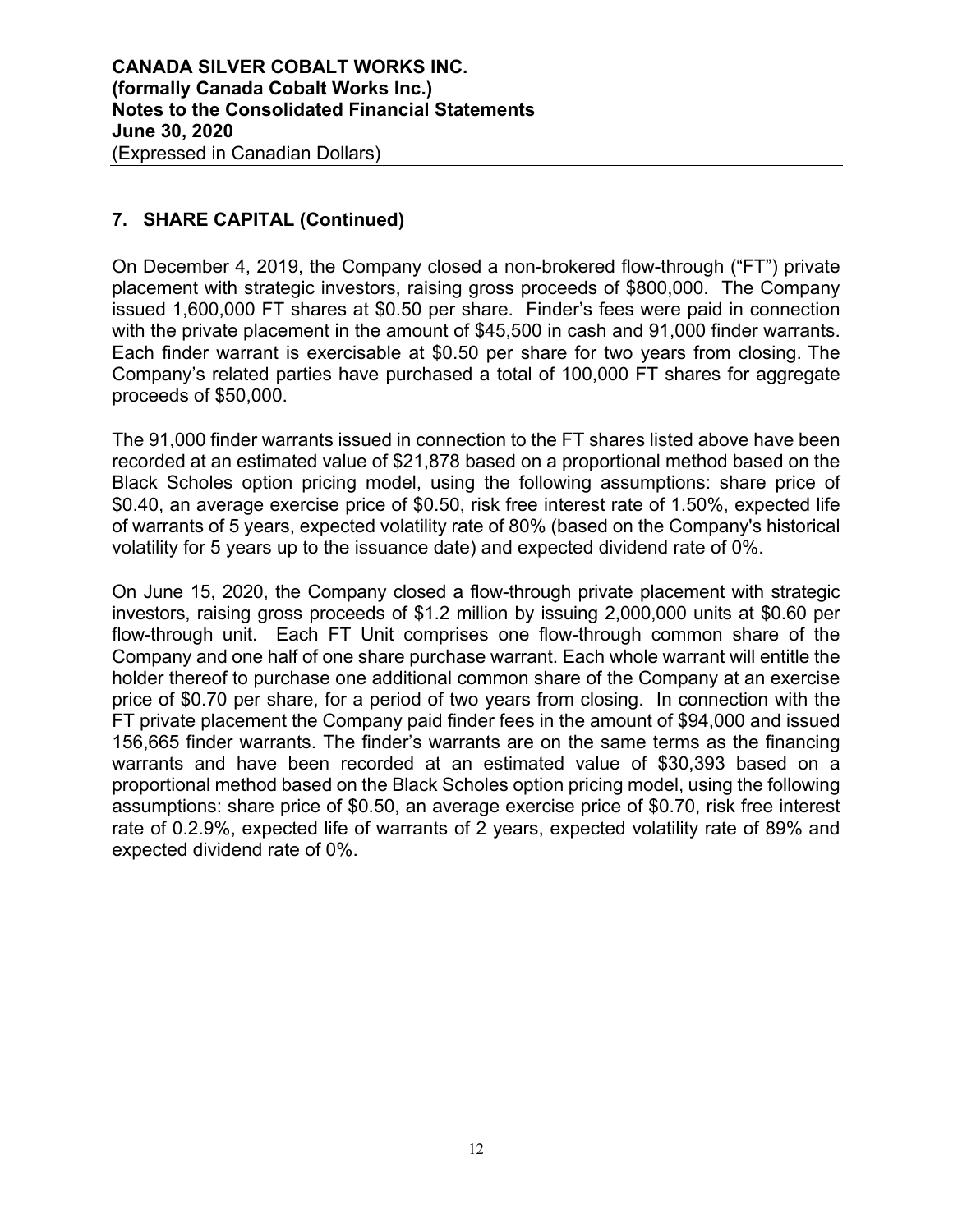# **8. RESERVES**

### **WARRANTS**

|                                 | 2020                         |                 | 2019          |                 |  |
|---------------------------------|------------------------------|-----------------|---------------|-----------------|--|
|                                 | <b>Number</b><br><b>Book</b> |                 | Number        | <b>Book</b>     |  |
|                                 | of Warrants                  | Value           | of Warrants   | Value           |  |
|                                 |                              |                 |               |                 |  |
| Balance, beginning of year      | 10,126,855                   | 1,118,807<br>S. | 15,471,794    | \$1,329,772     |  |
| Issued by private placements    | 1,000,000                    | 194,000         | 6,445,237     | 488,411         |  |
| <b>Exercise of Warrants</b>     | (3,038,690)                  | (331, 754)      | (5,647,913)   | (298, 058)      |  |
| Warrants expired                | -                            | ٠               | (6, 235, 013) | (423, 124)      |  |
| Issue costs related to warrants |                              | (21,323)        |               | (165)           |  |
| Issued as compensation          | 156,665                      | 30,393          | 92,750        | 21,971          |  |
| Balance, end of period          | 8,244,830                    | 990,123<br>S.   | 10,126,855    | 1,118,807<br>\$ |  |

The number of outstanding warrants which could be exercised for an equivalent number of common shares is as follows:

| Number of | Exercise |                    |
|-----------|----------|--------------------|
| Warrants  | Price    | <b>Expiry Date</b> |
|           | S        |                    |
| 1,171,011 | 0.900    | July 25, 2020      |
| 1,076,667 | 0.500    | September 6,2021   |
| 730,916   | 0.500    | September 23,2021  |
| 4,018,571 | 0.550    | November 14, 2021  |
| 91,000    | 0.500    | December 4, 2021   |
| 1,000,000 | 0.600    | June 15, 2022      |
| 156,665   | 0.600    | June 15, 2022      |
| 8,244,830 | 0.100    |                    |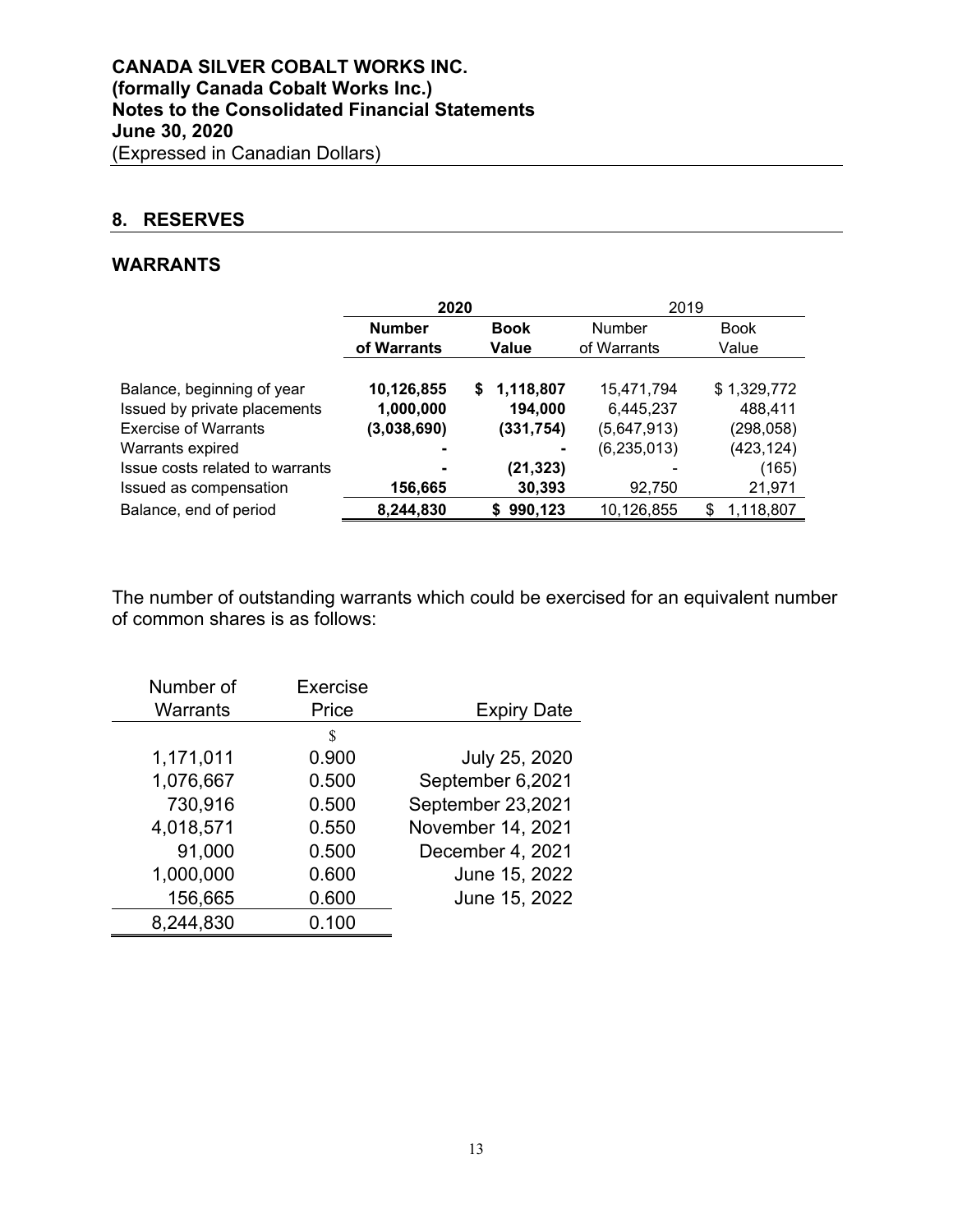# **STOCK OPTIONS**

The Company has in place a stock option plan (the "Plan") under which officers, directors, employees and consultants are eligible to receive incentive stock options.

The aggregate number of common shares reserved for issuance under the Plan and common shares reserved for issuance under any other share compensation arrangement granted or made available by the Company from time to time may not exceed in aggregate 10% of the Company's common shares issued and outstanding at the time of grant. The term of any options granted under the Plan will be fixed by the Board of Directors and may not exceed ten years, but so long as the Company remains a "Tier 2" issuer under the policies of the Toronto Stock Exchange, options may not exceed a term of five years. The exercise price of options granted under the Plan will be determined by the Board of Directors, provided that it is not lower than the fair market value of the option shares on the date of the grant of the option.

The terms of the plan are as follows:

- (i) the maximum number of shares that can be received by a beneficiary during any 12 month period is limited to 5% of issued and outstanding shares;
- (ii) the maximum number of shares that can be reserved for a consultant during any 12 month period is limited to a 2% of issued and outstanding shares; and
- (iii) the maximum number of shares that can be reserved for a supplier of investor relations services during any 12 month period is limited to 2% of issued and outstanding shares; moreover, the options granted may be exercised on a 12 month period after the grant, at the rate of 25% per quarter.

# **Options transactions**

|                        | 2020      |          |             | 2019       |             |             |  |
|------------------------|-----------|----------|-------------|------------|-------------|-------------|--|
|                        |           | Weighted |             | Weighted   |             |             |  |
|                        | Average   |          |             |            | Average     |             |  |
|                        |           | Exercise |             |            | Exercise    |             |  |
|                        | Options   | price    | Value       | Options    | price       | Value       |  |
|                        |           |          |             |            |             |             |  |
| Balance, start of year | 8,073,000 | \$0.335  | 2,707,102   | 6,155,000  | 0.322<br>\$ | \$1,980,172 |  |
| Exercised              | (410,000) | 0.238    | (97, 650)   | 1,432,000) | 0.238       | (485, 440)  |  |
| Expired and cancelled  | (200,000) | 0.651    | (130, 200)  |            |             |             |  |
| Granted                | 1,575,000 | 0.275    | 433,195     | 3,350,000  | 0.362       | 1,212,370   |  |
| Balance, end of period | 9,038,000 | \$0.322  | \$2,912,447 | 8,073,000  | \$0.335     | \$2,707,102 |  |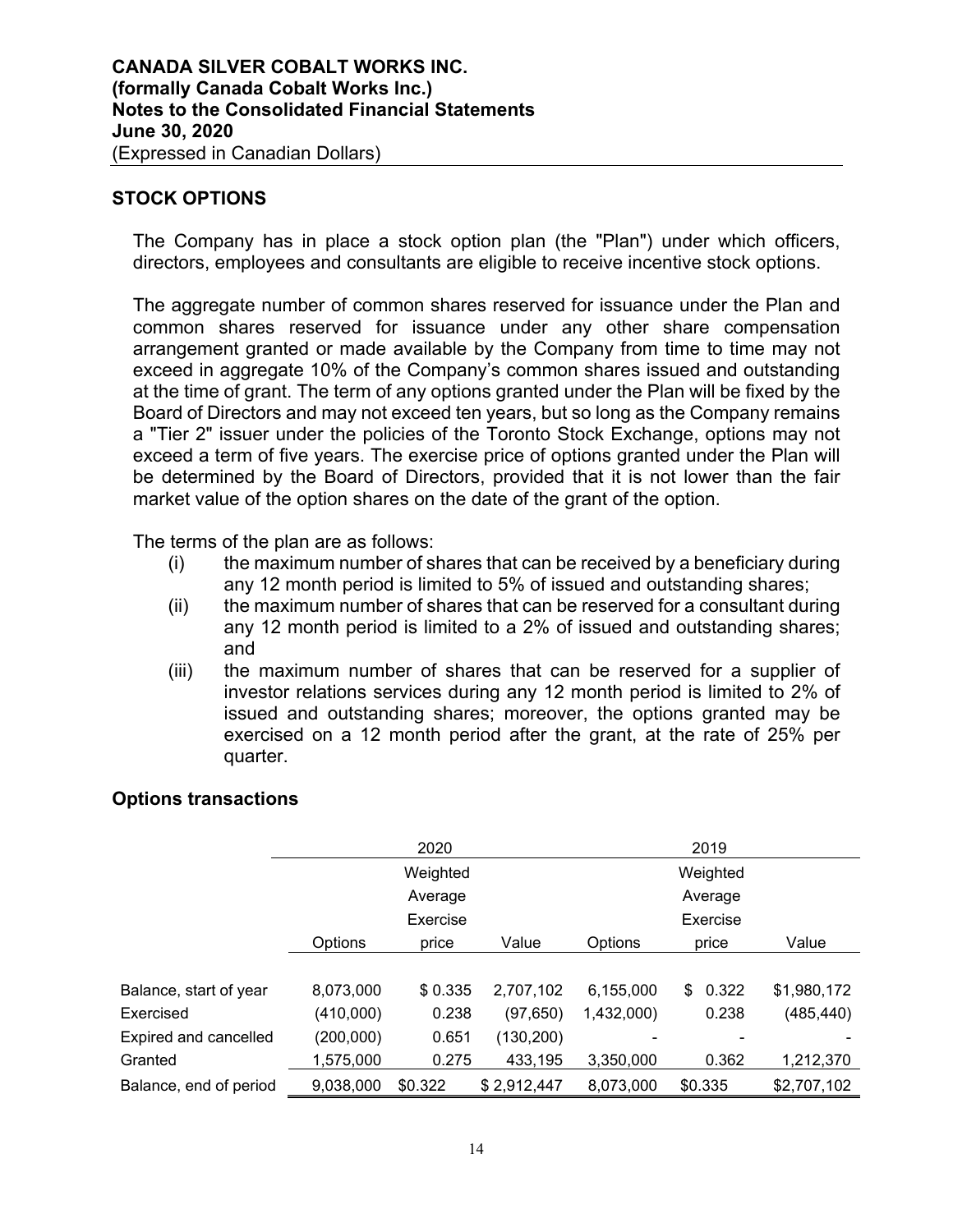## **8. RESERVES (continued)**

## **STOCK OPTIONS (continued)**

### **Options Outstanding**

| <b>Number</b> | Options   | Exercise |                    |
|---------------|-----------|----------|--------------------|
| of Options    | Vested    | Price    | <b>Expiry Date</b> |
|               |           |          |                    |
| 493,000       | 493,000   | 0.05     | April 13, 2021     |
| 300,000       | 300,000   | 0.20     | May 24, 2022       |
| 100,000       | 100,000   | 0.20     | June 29, 2022      |
| 320,000       | 320,000   | 0.18     | October 12, 2022   |
| 2,050,000     | 2,050,000 | 0.30     | December 5, 2022   |
| 550,000       | 550,000   | 0.32     | June 5, 2023       |
| 400,000       | 400,000   | 0.70     | August 2, 2023     |
| 100,000       | 100,000   | 0.52     | August 30, 2023    |
| 100,000       | 100,000   | 0.35     | October 17, 2024   |
| 1,700,000     | 1,700,000 | 0.30     | November 13, 2024  |
| 950,000       | 950,000   | 0.33     | November 29, 2024  |
| 400,000       | 400,000   | 0.45     | December 5, 2024   |
| 50,000        | 50,000    | 0.53     | January 10, 2025   |
| 1,525,000     | 1,525,000 | 0.25     | March 18, 2025     |
| 9,038,000     | 9,038,000 |          |                    |

# **9. RELATED PARTY TRANSACTIONS**

The Company has entered into agreements with officers of the Company and private companies controlled by officers and directors of the Company for management consulting, geological consulting and other services required by the Company.

In accordance with IAS 24, key management personnel are those persons having authority and responsibility for planning, directing and controlling the activities of the Company directly or indirectly, including any directors (executive and non-executive) of the Company.

The remuneration of officers and directors of the Company for the six months ended June 30, 2020 was \$222,228 (2019 - \$134,890) and share based payments valued at \$183,820 (2019 - \$NIL).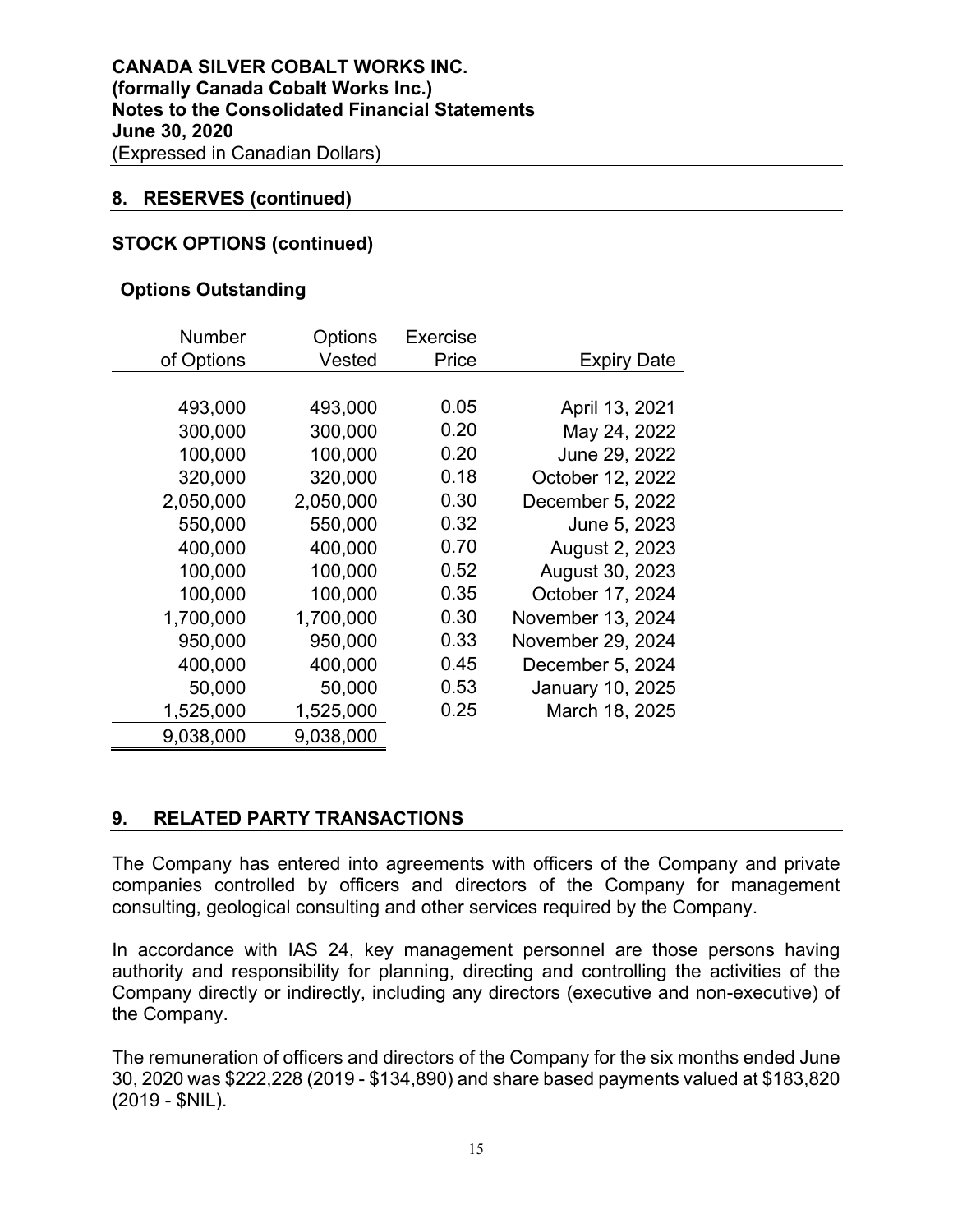# **10**. **CAPITAL MANAGEMENT**

The Company's Capital Management policies set out in the Company's audited financial statements for the year ended December 31, 2019 have been applied consistently for the period ended June 30, 2020.

# **11**. **FINANCIAL INSTRUMENTS AND RISK FACTORS**

The Company's financial risk management policies set out in the Company's audited financial statements for the year ended December 31, 2019 have been applied consistently for the period ended June 30, 2020.

# **12. COMMITMENTS AND CONTINGENCIES**

## (a) Environmental Contingencies

The Company's exploration activities are subject to various laws and regulations governing the protection of the environment. These laws and regulations are continually changing and generally becoming more restrictive. The Company has made, and expects to make in the future, expenditures to comply with such laws and regulations.

### (b) Flow-Through Shares

The Company has indemnified the subscribers of current and previous flow-through share offerings against any tax related amounts that may become payable by the subscribers as a result of the Company not meeting this expenditure commitment.

### (c) Management Contracts

The Company is party to a management contract. Upon the occurrence of certain events such as a change in control, the contract requires payment of up to \$270,000. As a triggering event has not taken place, the contingent payment has not been reflected in these financial statements.

The Company is party to several management and consulting contracts. As a result of these contracts the Company is committed to future payments of approximately \$180,000 which are payable as the contractual services are performed over the next year.

The Company has entered into a Memorandum of Understanding ("MOU") with the Matachewan First Nation community in connection with certain exploration and evaluation programs in their area; to support the engagement process two per cent of the exploration costs are provided to the First Nation.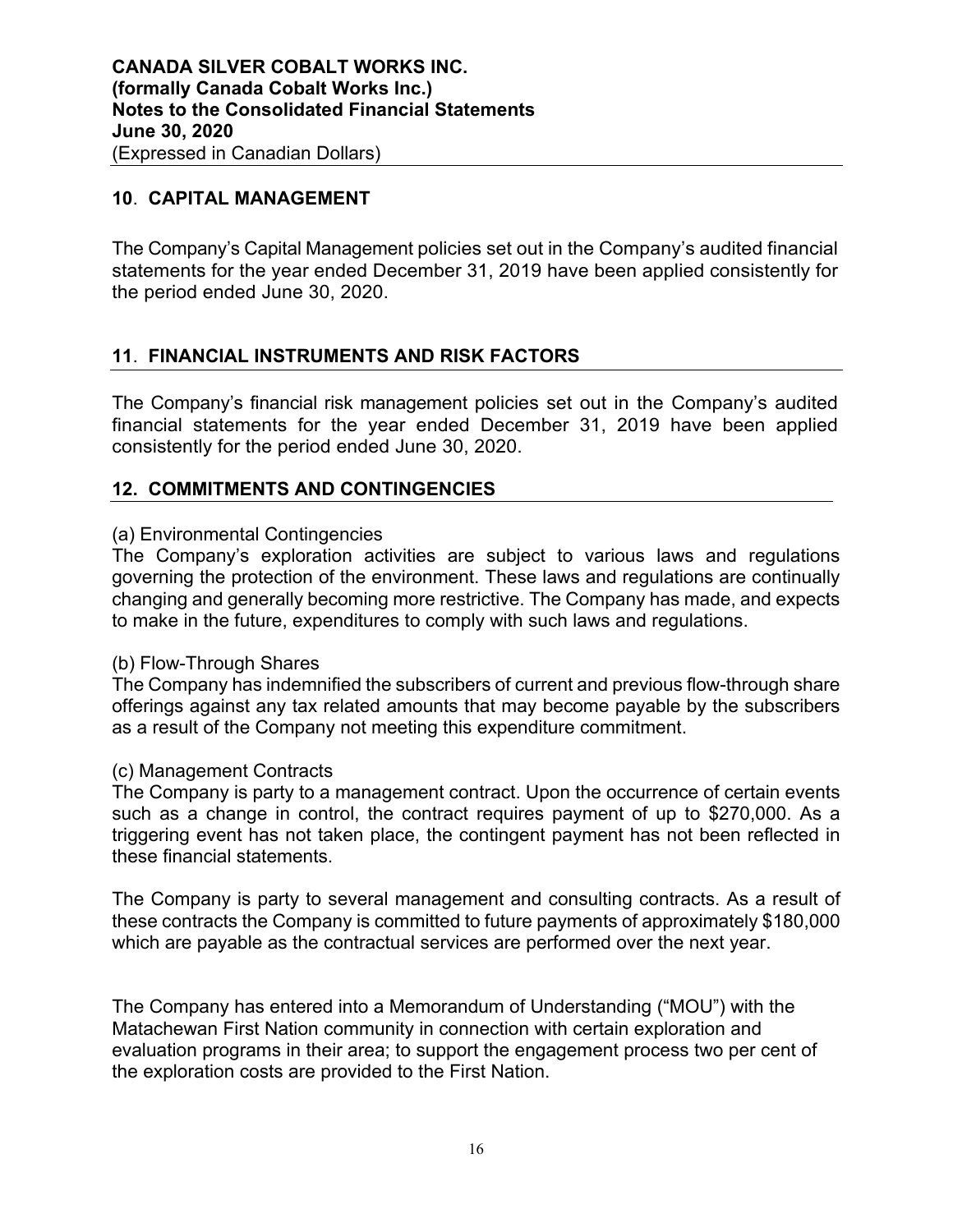# **12. COMMITMENTS AND CONTINGENCIES (Continued)**

In addition, the Company has entered into a second Memorandum of Understanding ("MOU") with both Temagami First Nation and Teme-Augama Nation to provide a framework process for consultation during the life of the project.

The MOUs also include terms outlining environmental protection, employment, training and business opportunities, and mitigation of impacts on the traditional pursuits of the members of the First Nation communities.

# **13. SUBSEQUENT EVENTS**

On July 2, 2020, Canada Silver Cobalt Works Inc. entered into a Purchase and Sale Agreement with Granada Gold Mine Inc. pursuant to which Canada Silver Cobalt will repurchase from Granada Gold a back-in option on five mining leases at Castle East, forming part of the Castle mine property near Gowganda, Ontario. In payment, Canada Silver Cobalt will issue 2,941,000 common shares to Granada Gold at a deemed price of \$0.51 per share, for total deemed consideration of approximately \$1,500,000. Each of the shares will be accompanied by one common share purchase warrant. Each warrant will entitle GGM to acquire one additional common share of Canada Silver Cobalt for \$0.55 for a period of five years.

On July 31, 2020, the Company completed its previously-announced acquisition of the assets of Polymet Resources Inc., including an assay laboratory and bulk sampling plant located in Cobalt, Ontario. The asset acquisition was effected through Temiskaming Testing Laboratories Inc., a wholly-owned subsidiary of Canada Silver Cobalt. In payment for the assets, Canada Silver Cobalt issued 690,409 shares to Polymet Resources at a deemed price of \$0.45 per share, for total deemed consideration of approximately \$311,000. Canada Silver Cobalt also assumed outstanding liabilities of Polymet Resources in an amount of approximately \$339,000. Each of the shares was accompanied by one common share purchase warrant. Each warrant entitles Polymet Resources to acquire one additional common share of Canada Silver Cobalt at a price of \$0.50 for a period of two years.